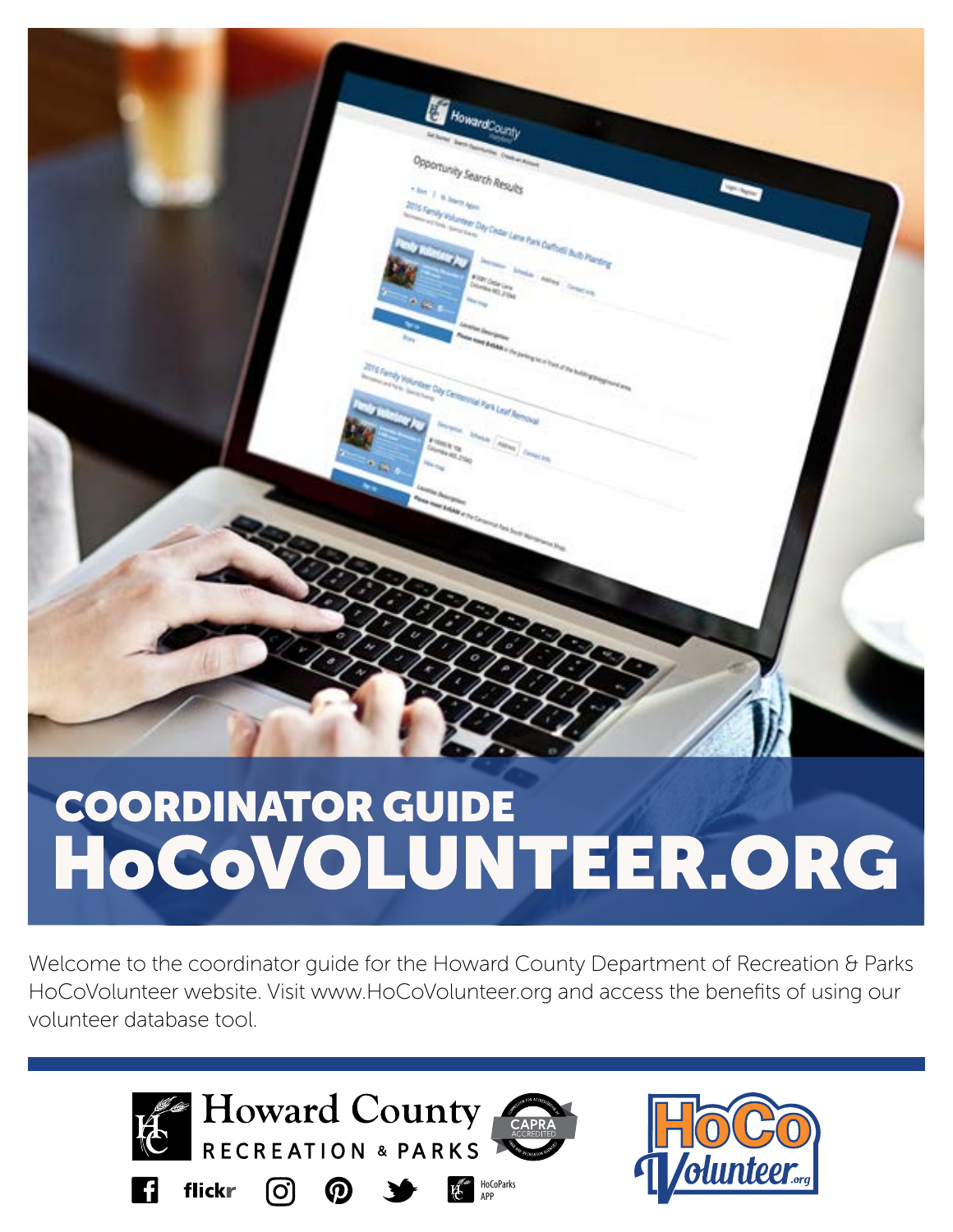#### The Volunteer Website Homepage

Staff can utilize the HoCoVolunteer page to...

- Increase visibility to your programs and events.
- Recruit new volunteers.
- Effectively recruit, retain, coordinate, track, and report the activities of volunteers.
- Provide rosters of volunteers who have signed up for your program or event.
- Produce detailed volunteer reports.
- Allow volunteers to log in their own hours.

Determine if your programs and events could use volunteers and submit your Request for Volunteers Form today! (Request for Volunteer Forms are available at: T:shared/Volunteers/Volunteer Forms/Request for Volunteers Forms.) Requests can be submitted online. Email mbyrne@howardcountymd.gov for the form link.

| HowardCounty                                                                                                                                                                                                                                                                                                                                                                                                        | LightWagon:                                                                                                                                          |  |
|---------------------------------------------------------------------------------------------------------------------------------------------------------------------------------------------------------------------------------------------------------------------------------------------------------------------------------------------------------------------------------------------------------------------|------------------------------------------------------------------------------------------------------------------------------------------------------|--|
| Get Sarted Barch Opportunities Create an Associate                                                                                                                                                                                                                                                                                                                                                                  |                                                                                                                                                      |  |
| WELCOME NEW VOLUNTEERS<br>Thank you for your interest or valuraseing with insuent<br>County You can find an opportunity using the search texts<br>below or you can register here.<br>Waterstein supportunities folled on this also are for Howard<br>Courty Government Departments, Agencies and Offices only.<br>To see additional informer opportunities with local<br>non-profits, visit www.columnerficword.org | RETURNING VOLUNTEERS<br>time till<br>Patterers<br><b>Transport proud purchase FOR</b><br><b>Sept</b>                                                 |  |
| <b>Today's Hot Opportunities</b><br>(in-damp have)<br><b>Manufacture</b><br>Aging <sub>and</sub> Independent<br>50-D/PO 3016<br>Classified and Administrators<br><b>Bughtry</b><br><b>Bacrossine and Parks</b><br>Comments freezeries and Sendors<br>Eseries and Administrator Registry<br>Special Enerty/Projects<br><b>View All Hot Cassomantes</b>                                                               | Ask 2004 Tolerand Freezers<br>$9.10 - 5$<br>×.<br>2016 Family Volunteer Say your<br>stey of Nex and<br><b>Recreation and Ferlo</b><br>Special Events |  |
|                                                                                                                                                                                                                                                                                                                                                                                                                     |                                                                                                                                                      |  |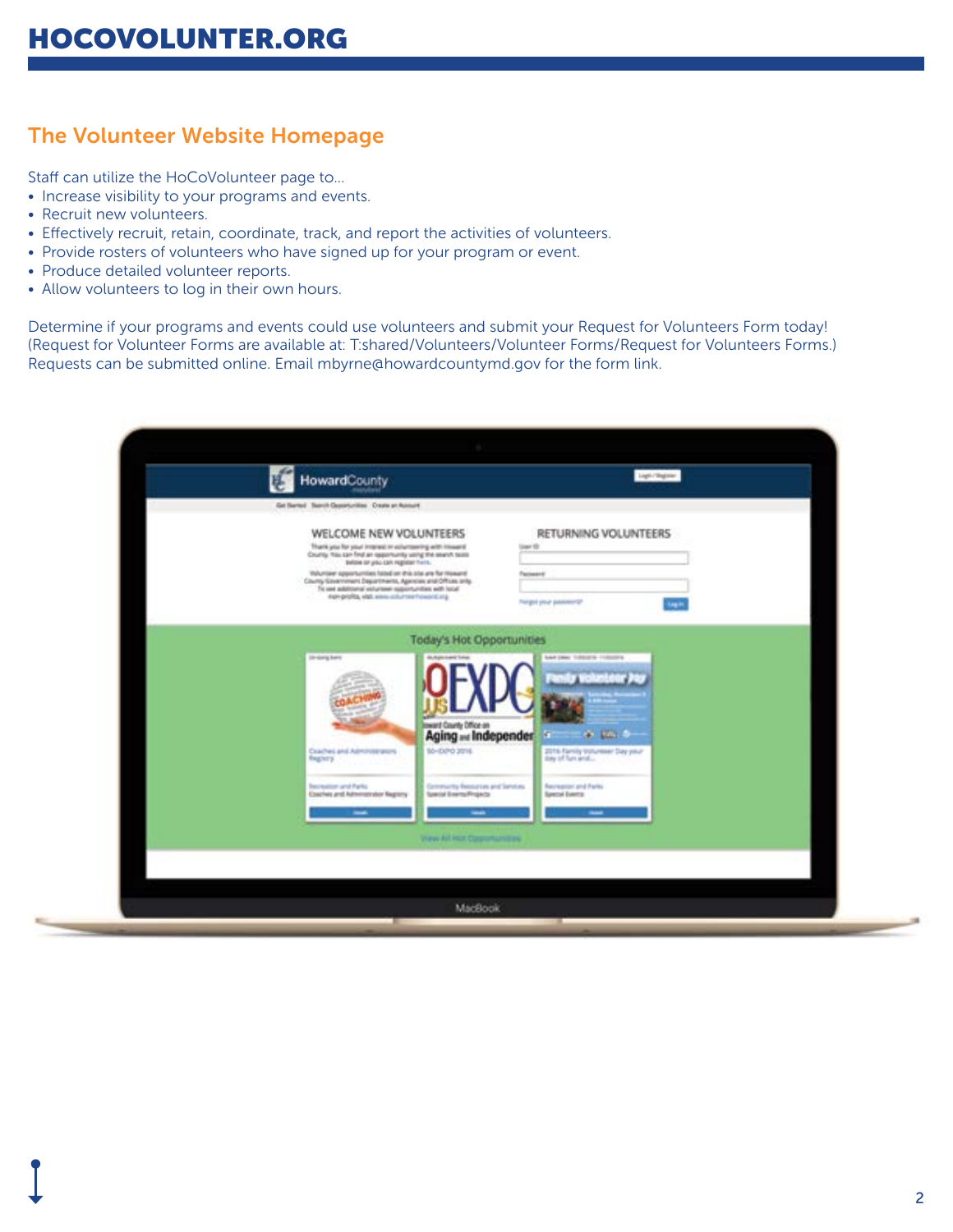#### Example of Volunteer Opportunity Postings



#### Example of Schedule and Positions Available

| HowardCounty                                                        |                                                                                                                | <b>Legin / Register</b> |
|---------------------------------------------------------------------|----------------------------------------------------------------------------------------------------------------|-------------------------|
| Get Started Search Opportunities Create an Account.                 |                                                                                                                |                         |
| Opportunity Search Results                                          |                                                                                                                |                         |
| + Sort.   Q. Search Again                                           |                                                                                                                |                         |
| Recreation and Parks - Special Events                               | 2016 Family Volunteer Day Cedar Lane Park Daffodil Bulb Planting                                               |                         |
| Family Volunteer Pas<br><b>Hypera</b><br>$ \bullet$ $\mu$ $\bullet$ | Description Schedule Address Consectings<br>图 Dates: 11/05/2015 - 11/05/2016<br><b><i>Division metabol</i></b> |                         |
| Sign List<br>Share                                                  |                                                                                                                |                         |
| Recreation and Parks - Special Events                               | 2016 Family Volunteer Day Centennial Park Leaf Removal                                                         |                         |
| Family Volunteer Jo<br><b>Testaning Nysombo</b><br>9 Mil. avant     | Description Schedule Address Consistints<br>B Dates: 11/05/2016 - 11/05/2016<br><b>Station manager</b>         |                         |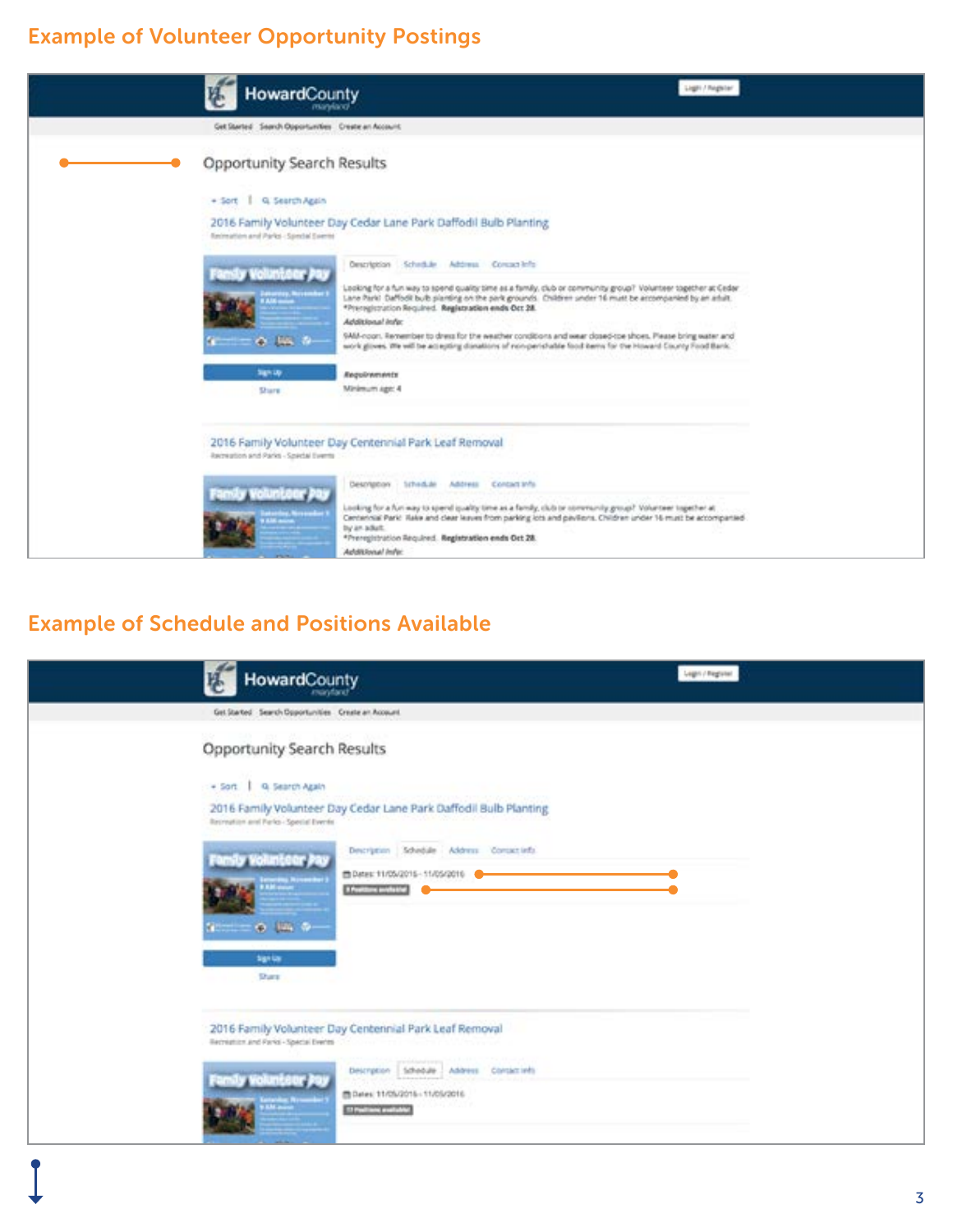### Example of Event Address

| HowardCounty                                                                                     | Login / Register                                                                                                                                                                                           |
|--------------------------------------------------------------------------------------------------|------------------------------------------------------------------------------------------------------------------------------------------------------------------------------------------------------------|
| Get Started : Search Opportunities : Create an Account                                           |                                                                                                                                                                                                            |
| Opportunity Search Results                                                                       |                                                                                                                                                                                                            |
| + Sort   Q. Search Again                                                                         |                                                                                                                                                                                                            |
| Assession and Parks- Special Events                                                              | 2016 Family Volunteer Day Cedar Lane Park Daffodil Buib Planting                                                                                                                                           |
| miy Voluntoor.<br><b>Total day, Newmaker</b><br>$0.025 - 0.01$<br>$-10 - 10$<br>Sightle<br>Share | Description Schedule Address Contact info<br>@SOBT Cedar Lane<br>Columbia MD, 21044<br>View map<br>Lecetion Description:<br>Please meet BASAM in the parking for in front of the building/playground area. |
| Recreation and Parks - Special Sterets<br>Family Volunieer Plu<br><b>Secretary Normalis</b>      | 2016 Family Volunteer Day Centennial Park Leaf Removal<br><b>CONTRACTOR</b><br>Description Interdule Address   Contact Info<br>@10000 Rt 108<br>Columbia MD, 21842                                         |
|                                                                                                  | View map                                                                                                                                                                                                   |

# Example of Event Contact Information

| HowardCounty                                                                                                                                                         | Light Region                                                                                                                                                                                                                                                                                                                                                                                                                                            |
|----------------------------------------------------------------------------------------------------------------------------------------------------------------------|---------------------------------------------------------------------------------------------------------------------------------------------------------------------------------------------------------------------------------------------------------------------------------------------------------------------------------------------------------------------------------------------------------------------------------------------------------|
| Get Starfed Search Opportunities Create an Account                                                                                                                   |                                                                                                                                                                                                                                                                                                                                                                                                                                                         |
| Opportunity Search Results<br>. Sort.   Q Search Again<br>Recreation and Parks - Special Bremis.<br>rankry November<br>$a = -0$ is $b =$<br><b>High Lip</b><br>Share | 2016 Family Volunteer Day Cedar Lane Park Daffodil Bulb Planting<br>Description Schedule Address Contact info<br>Linda E DiPanflic<br>Lourilo@howroboutbmd.gov<br><b>NOTE:</b> The contact person will receive an<br>N.1410) 313-4704<br>automated email each time a person signs<br>up for the event. Please email Shawnte<br>Berry, Melissa Byrne, and Kathy Kemp to<br>approve placement and/or to request<br>contact information for the volunteer. |
| Recreation and Parks - Special Everes                                                                                                                                | 2016 Family Volunteer Day Centennial Park Leaf Removal<br>Descriptor Schedule Address Contact Info<br>Linda E DiPanfile<br>Ldparffo@howardcountyrid.gav<br>5,010(113-4704)                                                                                                                                                                                                                                                                              |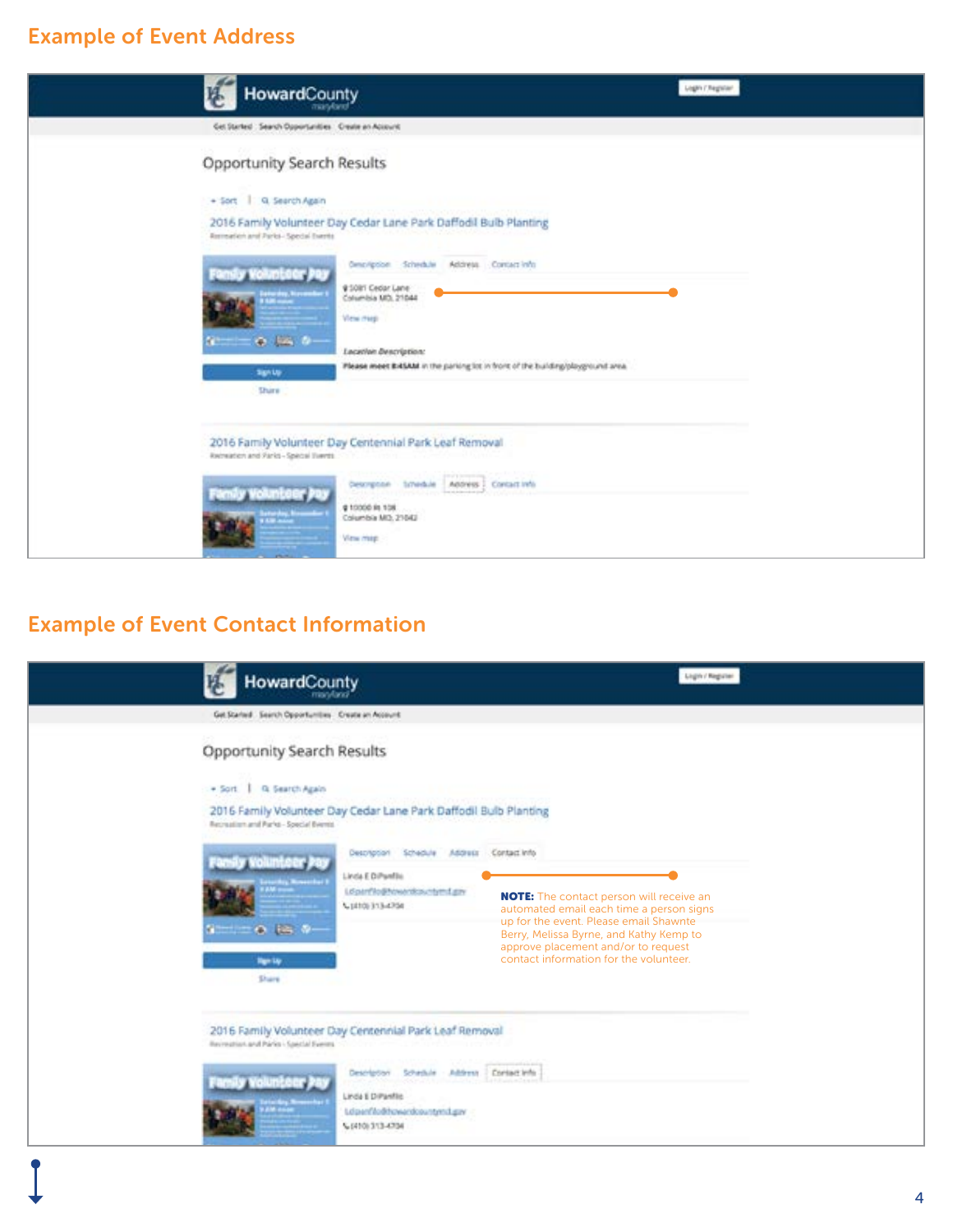#### Example of Multiple Days of Volunteer Scheduling for One Event



#### Example of Opportunities the Volunteer Has Signed Up For

|                                                                                                                                                                                  | HowardCounty                                                                                                               |                                                                                                                                                                                                                                | Jugo / Region: |
|----------------------------------------------------------------------------------------------------------------------------------------------------------------------------------|----------------------------------------------------------------------------------------------------------------------------|--------------------------------------------------------------------------------------------------------------------------------------------------------------------------------------------------------------------------------|----------------|
|                                                                                                                                                                                  | Get Started Search Opportunities Create an Account                                                                         |                                                                                                                                                                                                                                |                |
|                                                                                                                                                                                  | 2016 Haunted Experience Volunteers<br>Hechtelsh and Parks-                                                                 |                                                                                                                                                                                                                                |                |
|                                                                                                                                                                                  |                                                                                                                            | Description Schedule Address Contact info                                                                                                                                                                                      |                |
|                                                                                                                                                                                  | <b>VOLUNTEERS NEEDED!</b>                                                                                                  | October 21, 2016<br>Haunted Experience Volunteers 5:30 FM - 10:30 PM<br>Aptest thear dark clotting and closed to estimate. Dreto warmly. Austatox Positions: CD<br>5:30 pm - 10:30 pm                                          |                |
| time and date.                                                                                                                                                                   | This appartunity has realityle stots.<br>Click on the Schedule talk to choose a                                            | Sign Up:<br>Individual Sign Up                                                                                                                                                                                                 |                |
| <b>NOTE:</b> The volunteer opportunity<br>posting can be shared with others<br>using various social media tools.<br>Coordinators can use the link<br>to email the posting out to | <b>Share</b><br><b>CD</b> Press<br>El famigos<br><b>D</b> false<br><b>Direct</b><br><b>CE</b> Performed<br><b>District</b> | October 22, 2016<br>2016 Haunted Experience Volunteers 5:00 PM - 10:30 PM<br>Nation: Mean dark clathes and closed tox shoes. Ereca werely, Avelable Positions: 423<br>5:00 pm - 10:30 pm<br>Tages Libr<br>Individual Tight Up: |                |
| their contacts.                                                                                                                                                                  | <b>Ell</b> Gregory<br>ED 1874 - 1780<br><b>G-</b> AMPTON                                                                   | October 28, 2016<br>Haunted Experience Voicebrers 5:30 PM - 10:30 PM<br>Anterc Wear dark circling and countries shoes. Dress werely, Auctains Positions. CD<br>5:30 pm - 10:30 pm<br><b>Tiger Up</b><br>Individual Tige Up     |                |
|                                                                                                                                                                                  |                                                                                                                            | October 29, 2016<br>2016 Haunted Experience Volunteers 5:00 PM - 10:30 PM                                                                                                                                                      |                |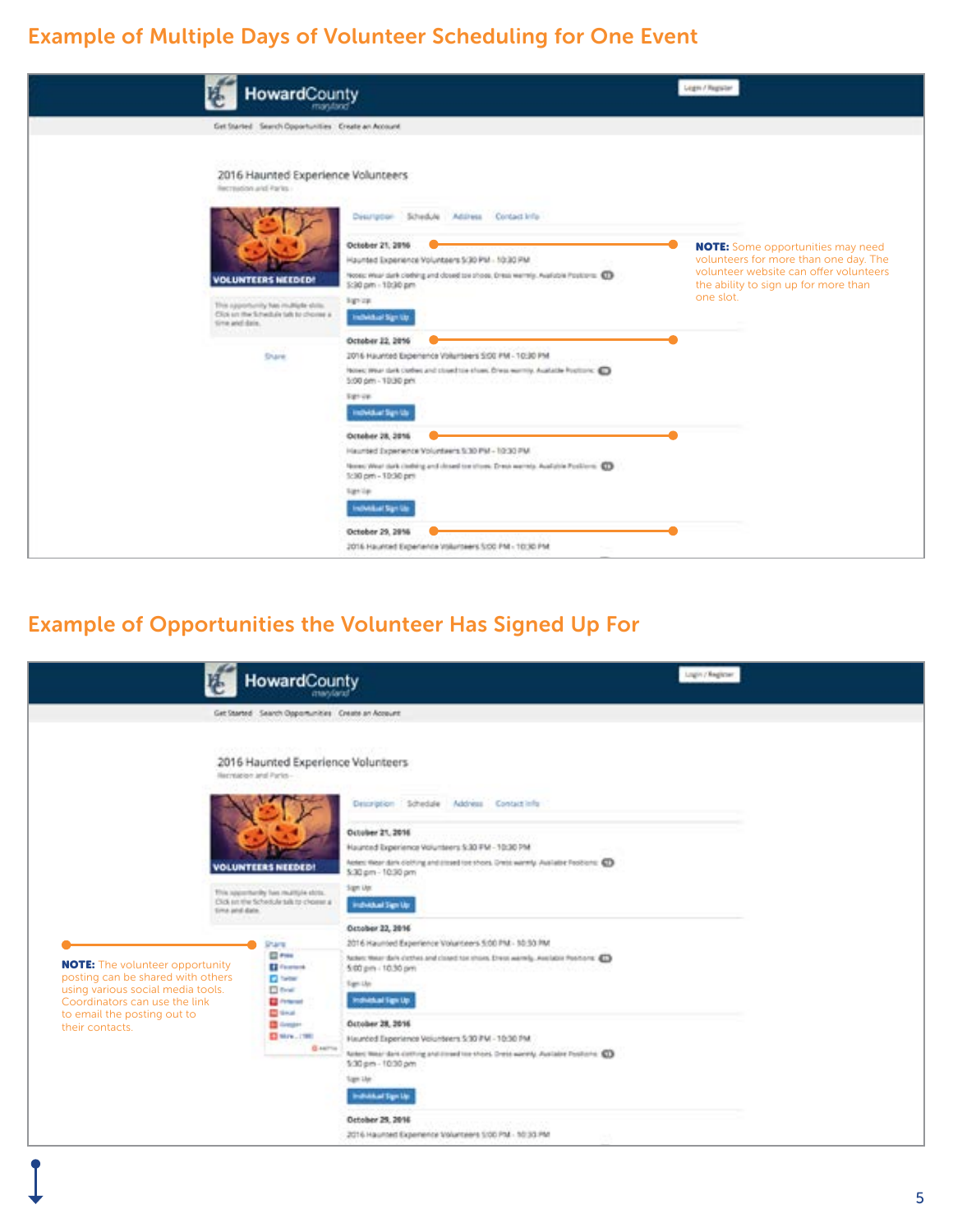### Example of Volunteer Placement Report

r

|                                                       |                  | Work Phone | Cell Phone       | Email                       | Placement Date |
|-------------------------------------------------------|------------------|------------|------------------|-----------------------------|----------------|
| <b>Historic Ellicott City Clean Up (5 Placements)</b> |                  |            |                  |                             |                |
| <b>Recreation and Parks</b>                           |                  |            |                  |                             |                |
| Britt, Korliss                                        | $(410)$ 788-5853 |            | $(410)$ 446-5601 | Kabritt13@gmail.com         | Aug 13, 2015   |
| James, Ryan                                           | 3018540017       |            | (443) 255-6434   | rejames@mcdonogh.<br>org    | Aug 13, 2015   |
| Kelly, Rachel                                         | $(301)$ 262-7187 |            | (301) 852-3710   | rmaryse174@verizon.<br>net  | Aug 18, 2015   |
| Prinn, Lauren                                         | $(410)$ 531-1584 |            | (240) 374-9278   | laurenprinn98@gmail.<br>com | Aug 13, 2015   |
| raines, timothy                                       | (410) 379-2626   |            | (443) 858-3879   | timmy68@verizon.net         | Aug 13, 2015   |

# Example of Volunteer Log Book Report

| fidentific Elabe Stange V |                |                                      | Start Date:   Jun.   w   1   W   2014   w<br>BH Date: Aug 4 31 4 3100 4<br>Auglies III   Fiert Cute<br>$\overline{\phantom{a}}$                                                                                                                               | <b>Aarlo</b><br>Raise | Details resole  v                        |                            |                                                 |
|---------------------------|----------------|--------------------------------------|---------------------------------------------------------------------------------------------------------------------------------------------------------------------------------------------------------------------------------------------------------------|-----------------------|------------------------------------------|----------------------------|-------------------------------------------------|
| tips                      | <b>Ince le</b> | <b>Holtogen</b>                      | <b>Singl Gride</b><br>GRESORICA                                                                                                                                                                                                                               | $\sim$                | Sewith Tuskers                           | - Named Searches common. V |                                                 |
| <b>Hotel</b>              |                | 1 hs 100 of 304 Bonns                | 5.51<br>Page 1 of 4 Hill 1                                                                                                                                                                                                                                    |                       |                                          |                            |                                                 |
| TRAVV                     | m              | <b>CONTRACTOR</b>                    | opportunity little 31<br><b>Contract of the Contract of the Contract of the Contract of the Contract of the Contract of the Contract of the Contract of the Contract of the Contract of the Contract of the Contract of the Contract of the Contract of t</b> |                       | <b>TIME EXCOVER</b>                      | <b>Number of Listney</b>   |                                                 |
| <b>Tienes</b>             | <b>Tind</b>    |                                      | $ v$                                                                                                                                                                                                                                                          |                       | $\mathbf{v}$                             | $ -$                       |                                                 |
| <b>Tagoda:</b>            |                | Retarton, Lisa                       |                                                                                                                                                                                                                                                               |                       |                                          |                            |                                                 |
| <b>Dougli</b>             |                |                                      | 2015 Pami's Volunteer Eav                                                                                                                                                                                                                                     |                       | 11/05/2025 9:51 AM                       |                            |                                                 |
| Agene                     |                | Hasan, Crain<br><b>Kuseg, Calver</b> | 2003 Ford's Volunteer Co.<br>2015 Family Voluntarie Day                                                                                                                                                                                                       |                       | 11/22/2018 5:01 PM<br>04/24/2036 9:06 PM |                            | <b>NOTE:</b> One great benefit of the volunteer |
| Salart AB                 |                | HL Sunn                              | 2015 Feedy Window Day                                                                                                                                                                                                                                         | ÷                     | 15/14/2015 13:12 APE                     |                            | website is the ability to generate detailed     |
| Driveled AD               |                | 193, Justin                          | 2003 Family Volunteer East                                                                                                                                                                                                                                    | 2.5                   | <b>BUSADIES 30-37 AM</b>                 |                            |                                                 |
| <b>Glose!</b>             |                | Smith, Steelake                      | 2015 Family Wilselam Cay                                                                                                                                                                                                                                      | <b>h</b>              | 01/11/2026 9:15 AM                       |                            | reports such as the total volunteer hours       |
|                           |                | Inches, Victoria                     | 2001 Tears Occurrian Say F.                                                                                                                                                                                                                                   |                       | 12/07/2015 0:32 AM                       |                            | served, the number of opportunities offered,    |
|                           | Ū              | Hantfisme, Nacilica                  | 2005 A Token of Aconeciat:                                                                                                                                                                                                                                    | ٠                     | <b>CR/29/2014 D:37 PM</b>                |                            | total of number volunteers, etc.                |
|                           | O              | Hantham, Naurice                     | 2008 A Token of Appreciati                                                                                                                                                                                                                                    | $\mathbf{z}$          | 03/29/2014 1-36 PH                       |                            |                                                 |
|                           | $\Box$         | High, Navard                         | 2006 A Token of Appreciat                                                                                                                                                                                                                                     |                       | 38/02/2006 13:14 PM                      |                            |                                                 |
|                           | α              | Walter, Laura                        | 2036 Hauffed Ensurierus 1                                                                                                                                                                                                                                     | <b>D</b>              | saras/2036 sild? AR                      |                            |                                                 |
|                           | α              | Nilan, silm.                         | A Token of Appreciation 31.                                                                                                                                                                                                                                   | 3                     | DIVENTIOUS 4/120 PM                      |                            |                                                 |
|                           | ö              | Atlanta, Cive                        | A Triber of Appreciation 20                                                                                                                                                                                                                                   | 12                    | 06/06/2016 7:53 AM                       |                            |                                                 |
|                           | o              | <b>Ocugins</b> Romein                | But Brd 2010                                                                                                                                                                                                                                                  | 1.98                  | 14/08/2004 12:42 PH                      |                            |                                                 |
|                           | o              | Douglas, Romeld                      | Bu+ Bi-1 3011                                                                                                                                                                                                                                                 | ×                     | 05/27/2006 13:43 PM                      |                            |                                                 |
|                           | ۵              | Douglas, Ronald                      | Bize Biril 2018                                                                                                                                                                                                                                               | 0.7                   | MA 30-12 385/20/2012                     |                            |                                                 |
|                           |                | Douglas, Ronald                      | Dies Bru 2011                                                                                                                                                                                                                                                 | 0.6                   | ST/09/2008 10:32 AM                      |                            |                                                 |
|                           | IJ             | Occupias, Romald                     | Bize Bird 2014                                                                                                                                                                                                                                                | 0.8                   | 37/36/2006 12:08 PH                      |                            |                                                 |
|                           | O              | Douglas, Asnald                      | Blue Bird 3515                                                                                                                                                                                                                                                | 0.6                   | DB/DE/2016 9-47 AM                       |                            |                                                 |
|                           | o              | Kandal, Sally                        | Blue 846,2016                                                                                                                                                                                                                                                 | 52                    | 08/14/2016 4:12 PM                       |                            |                                                 |
|                           | O              | Jacobs, Deborah.                     | Christmas in the right 2015                                                                                                                                                                                                                                   | э                     | 12/07/2015 1:09 PM                       |                            |                                                 |
|                           | α              | FWERE, SILMIE                        | Execting and AGCs HC LKI                                                                                                                                                                                                                                      | 100                   | 10/01/2006 12:30 PH                      |                            |                                                 |
|                           | O              | Johnson, Crease                      | Conching and AGCs HC LAT                                                                                                                                                                                                                                      |                       | 04/23/2014 3:36 PM                       |                            |                                                 |
|                           | o              | <b>ENVIANAL E</b> Manual             | Camifring and ACCs HC LAT                                                                                                                                                                                                                                     |                       | 04/26/2016 7:03 PM                       |                            |                                                 |
|                           | o              | Englishmiam, Ela.                    | Conclusion and AGCs HC LAT                                                                                                                                                                                                                                    | $\mathbb{I}$          | 04/39/3016 8:42 091                      |                            |                                                 |
|                           | c              | <b>Milli, Mallore</b>                | Contring and AGCs NC LET                                                                                                                                                                                                                                      | z5                    | 08/08/2014 1:05 PM                       |                            |                                                 |
|                           | о              | Julio, Avrile                        | Coasting and AGCL HC LIC                                                                                                                                                                                                                                      | 38                    | PR 34 2010/00/00                         |                            |                                                 |
|                           | Ð              | Seehn, Courtines                     | Coaching and AGCs HC LAY                                                                                                                                                                                                                                      | \$6                   | 05/17/2006 12:15 PM                      |                            |                                                 |
|                           | $\square$      | OContest, Blashelly                  | Coastring and AGCs HC LIC                                                                                                                                                                                                                                     | 30                    | 80/00/2006 10:38 AM                      |                            |                                                 |
|                           | $\Box$         | Adelma winfleld                      | Casthing Boys Cobra Lacre                                                                                                                                                                                                                                     | 25                    | 08/03/2014 9:34 PM                       |                            |                                                 |
|                           | $\mathbb{Z}^n$ | <b>INDA, 814</b>                     | Coolfring Columbia Baselle                                                                                                                                                                                                                                    | 28                    | 03/14/2018 3:00 PM                       |                            |                                                 |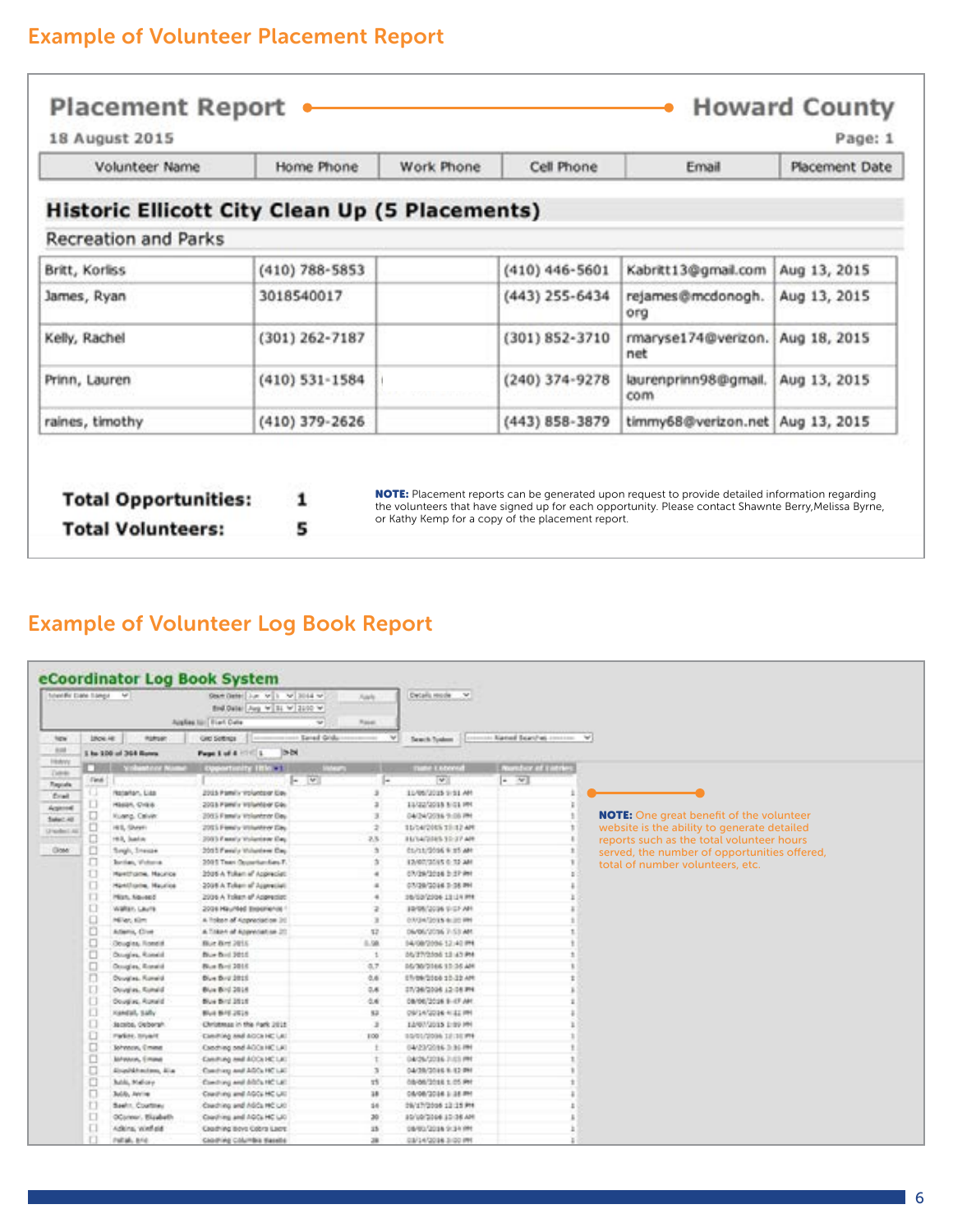# VOLUNTEER REGISTRATION ONLINE

### Example of Volunteer Agreement Waiver

| HowardCounty<br>manufand                                                                                                                                       | Listin / Register                                                                                                                                                                                                                                                                                                                                                                                                         |
|----------------------------------------------------------------------------------------------------------------------------------------------------------------|---------------------------------------------------------------------------------------------------------------------------------------------------------------------------------------------------------------------------------------------------------------------------------------------------------------------------------------------------------------------------------------------------------------------------|
| Cet Storted Search Opportunities Create on Account                                                                                                             |                                                                                                                                                                                                                                                                                                                                                                                                                           |
| Volunteer Agreement                                                                                                                                            |                                                                                                                                                                                                                                                                                                                                                                                                                           |
| C View Volunceer Agreement                                                                                                                                     |                                                                                                                                                                                                                                                                                                                                                                                                                           |
| experience.<br>$C1$ agree<br>[1] I do not agree and wish to docentinue my Volunteer Application:                                                               | * By checking this box, I acknowledge and agree that the information I will provide is correct and I fully understand and agree to the<br>termi and conditions of volunteering with Howard County Government, i hereby release and hold harmless Howard County, Maryland,<br>its efficials, agents and employees from all fability or obligation artaing from, or in connection with, activities related to the volunteer |
| <b>Howard Exumy, Maryland</b><br>George Howard Insiding<br><b>MOD CIN/ENNING DIRE</b><br><b>Hinost City, MILZ1941</b><br>Department and Office Phone Directory | Fellow Us Cn                                                                                                                                                                                                                                                                                                                                                                                                              |
| 3014 AD Howard County, Naryland, AT Rights Reserved   Philary Policy   Terms of Lisa                                                                           |                                                                                                                                                                                                                                                                                                                                                                                                                           |
|                                                                                                                                                                | White the Wallace and Schools                                                                                                                                                                                                                                                                                                                                                                                             |

### Example of Volunteer Application Form

| HowardCounty<br><b>mavulared</b>                                                                                                                |                                                                                                                                                                           |                                                                                                                                                                                                                                                                                                                                                                                                                           | Light Filippine |
|-------------------------------------------------------------------------------------------------------------------------------------------------|---------------------------------------------------------------------------------------------------------------------------------------------------------------------------|---------------------------------------------------------------------------------------------------------------------------------------------------------------------------------------------------------------------------------------------------------------------------------------------------------------------------------------------------------------------------------------------------------------------------|-----------------|
| Get Started Search Opportunities Create an Account                                                                                              |                                                                                                                                                                           |                                                                                                                                                                                                                                                                                                                                                                                                                           |                 |
| Volunteer Agreement                                                                                                                             |                                                                                                                                                                           |                                                                                                                                                                                                                                                                                                                                                                                                                           |                 |
| C View Volunteer Agreement<br>experience.<br>O lagree.<br>C I do not agree and with to discontinue my Volunteer Application<br>User Information |                                                                                                                                                                           | * By checking this box, I acknowledge and agree that the information I will provide is connect and I fully understand and agree to the<br>terms and conditions of volunteering with Howard County Government. I hareby release and hold harmless Howard County, Maryland,<br>its officials, agerm and employees from all fiability or obligation arising from, or in connection with, activities related to the voluntere |                 |
| # First Name                                                                                                                                    | Middle Name or initial                                                                                                                                                    | * Last Name:                                                                                                                                                                                                                                                                                                                                                                                                              |                 |
|                                                                                                                                                 |                                                                                                                                                                           |                                                                                                                                                                                                                                                                                                                                                                                                                           |                 |
| Please city name as if a speech on banar lacturity cland.<br>* Gander<br><sup>*</sup> Date of Sirth<br>$-$ None -<br>* User (O)<br>* Fassword   | User ID and password are required<br>to re-access the system. Your<br>usemame can include most<br>characters, and can even be an.<br>email, but it cannot include spaces. |                                                                                                                                                                                                                                                                                                                                                                                                                           |                 |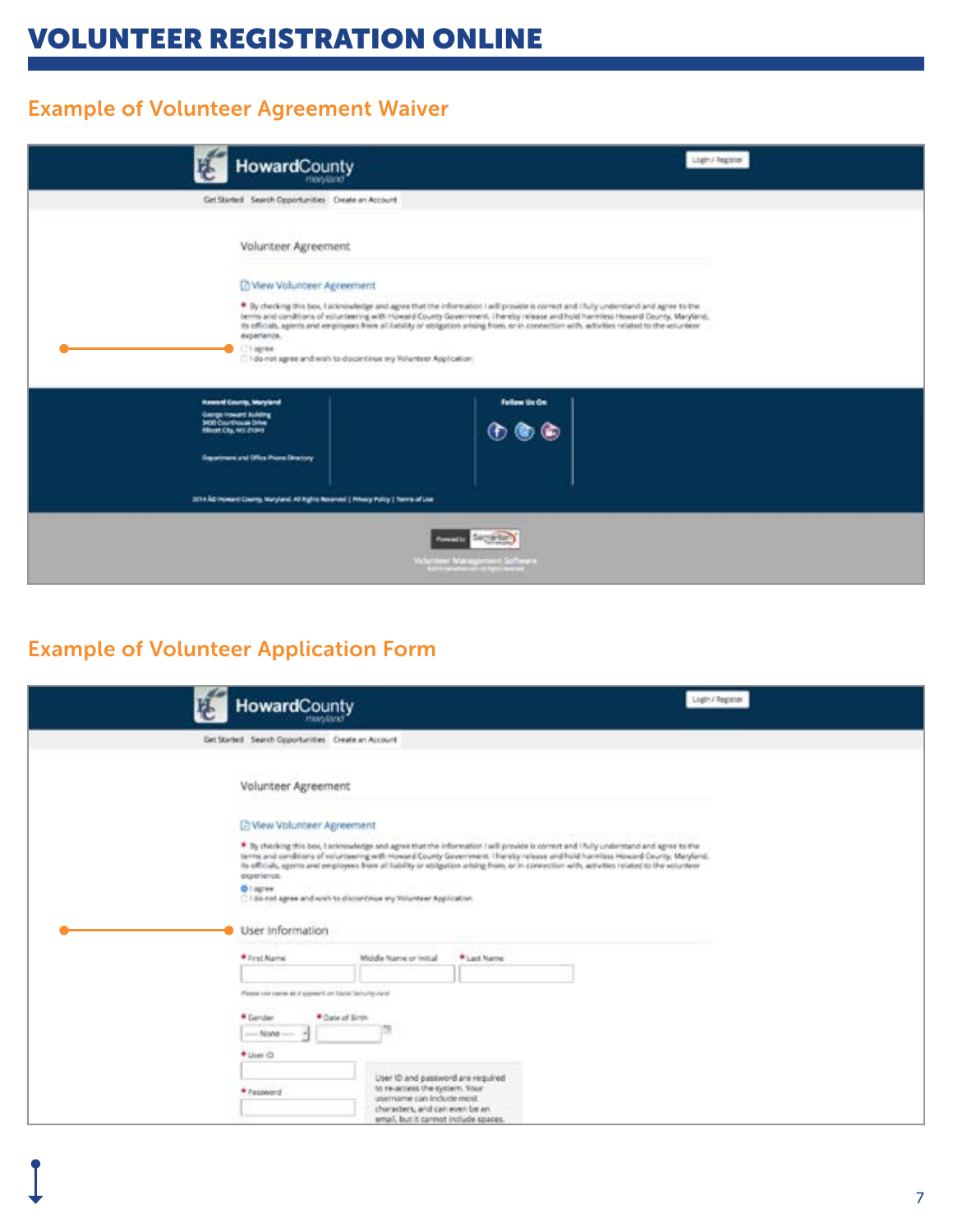### Example of Volunteer Profile

| HowardCounty                                                                                                                                                                                                                                  | $\mathbf{r}$                                                                                                                                                                                                                         |
|-----------------------------------------------------------------------------------------------------------------------------------------------------------------------------------------------------------------------------------------------|--------------------------------------------------------------------------------------------------------------------------------------------------------------------------------------------------------------------------------------|
| GetStarted Dashboard Search Opportunities Log Cult.<br>$\overline{\mathcal{L}}$<br>» Edit My Profile<br>Status: Active<br>Volunteer since: 10/04/2016<br>Total Hours Served<br>Month: D<br>Visar: D<br>Lifetime: 0<br>a Report Service Hours' | View Schedule<br>Report & View Hours<br>Report service hours and waw history.<br>See the shifts where I have signed up.<br>Search Opportunities<br>My Opportunities<br>View opportunities I have applied for.<br>Find ways to serve. |
| <b>Newark County, Maryland</b><br><b>Sever House Autors</b><br>H& Environmental<br>Department and Office Phone Cirectory                                                                                                                      | Follow Us On<br>0 0 0                                                                                                                                                                                                                |

# Example of Opportunities the Volunteer Has Signed Up For

| HowardCounty                                           |                                                                                               | л |
|--------------------------------------------------------|-----------------------------------------------------------------------------------------------|---|
|                                                        | Get Started Dashboard Search Opportunities Log Out                                            |   |
|                                                        | View My Schedule Dipportunity Requests the Wrats                                              |   |
| Placements<br>frogwatch                                | Freg Watch 2016<br><b>Dirtails</b>                                                            |   |
| <b>SCOUTS</b>                                          | Scout Projects<br>Doual                                                                       |   |
| Referrals<br><b><i><u>Astrodas</u></i></b> Reservation | 2016 Family Volunteer Day Patapsco Female Institute Historic Park Grounds Cleanup<br>Details. |   |